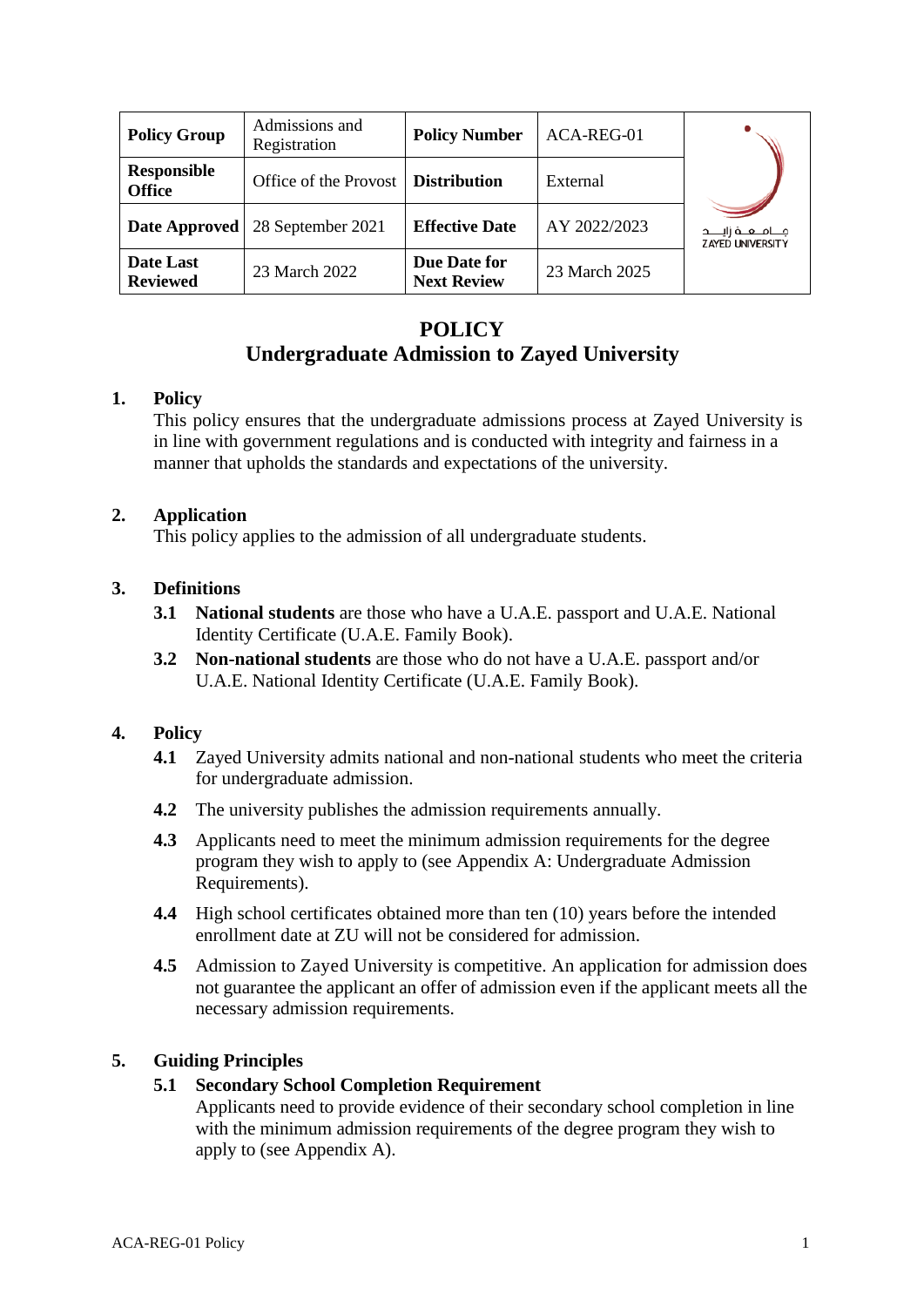### **5.2 English Language Requirement**

Applicants need to provide evidence of their English language proficiency in line with the minimum admission requirements of the degree program they wish to apply to (see Appendix A).

#### **5.3 Mathematics Requirement**

Applicants should meet the minimum EmSAT Mathematics score in line with the admission requirements of the degree program they wish to apply to (see Appendix A).

#### **5.4 Interview Requirement**

All applicants are required to have an interview as a part of the admissions process.

#### **6. Students of Determination**

Applications from students of determination will be reviewed by the Student Accessibility Services Department. Admission will be granted based on the department's recommendations.

#### **7. Transfer Admissions**

Transfer admissions to Zayed University must be managed in accordance with standard ZU transfer policy (see ACA-REG-03).

#### **8. Students Seeking a Second Degree**

Any student who has graduated from an accredited institution of higher education may apply to take a second degree but not a minor.

- **8.1** Applicants need to provide evidence of their English language proficiency in line with the minimum admission requirements of the degree program they wish to apply to (see Appendix A).
- **8.2** Bachelor's degrees earned more than ten (10) years before the intended enrollment date at ZU will not be considered for admission.
- **8.3** Students seeking a second degree must pay AED 2500 plus VAT per credit hour.

### **9. Related Policies and Laws**

ACA-REG-02 Advanced Placement and Challenge Examinations ACA-REG-03 Transfer Admissions, Change of Program, and Transfer Credits ACA-REG-04 Recognition of Prior Learning ACA-REG-09 Readmission to Zayed University ACA-SAS-01 Students with Disabilities

#### **10. Administration**

This policy is administered by the Admissions and Registration Department.

#### **11. Revision History**

| Date          | <b>Revision</b>                                                |
|---------------|----------------------------------------------------------------|
| 28 April 2022 | Approved by the Provost.                                       |
| 23 March 2022 | Updated to be in line with UC-approved admission requirements. |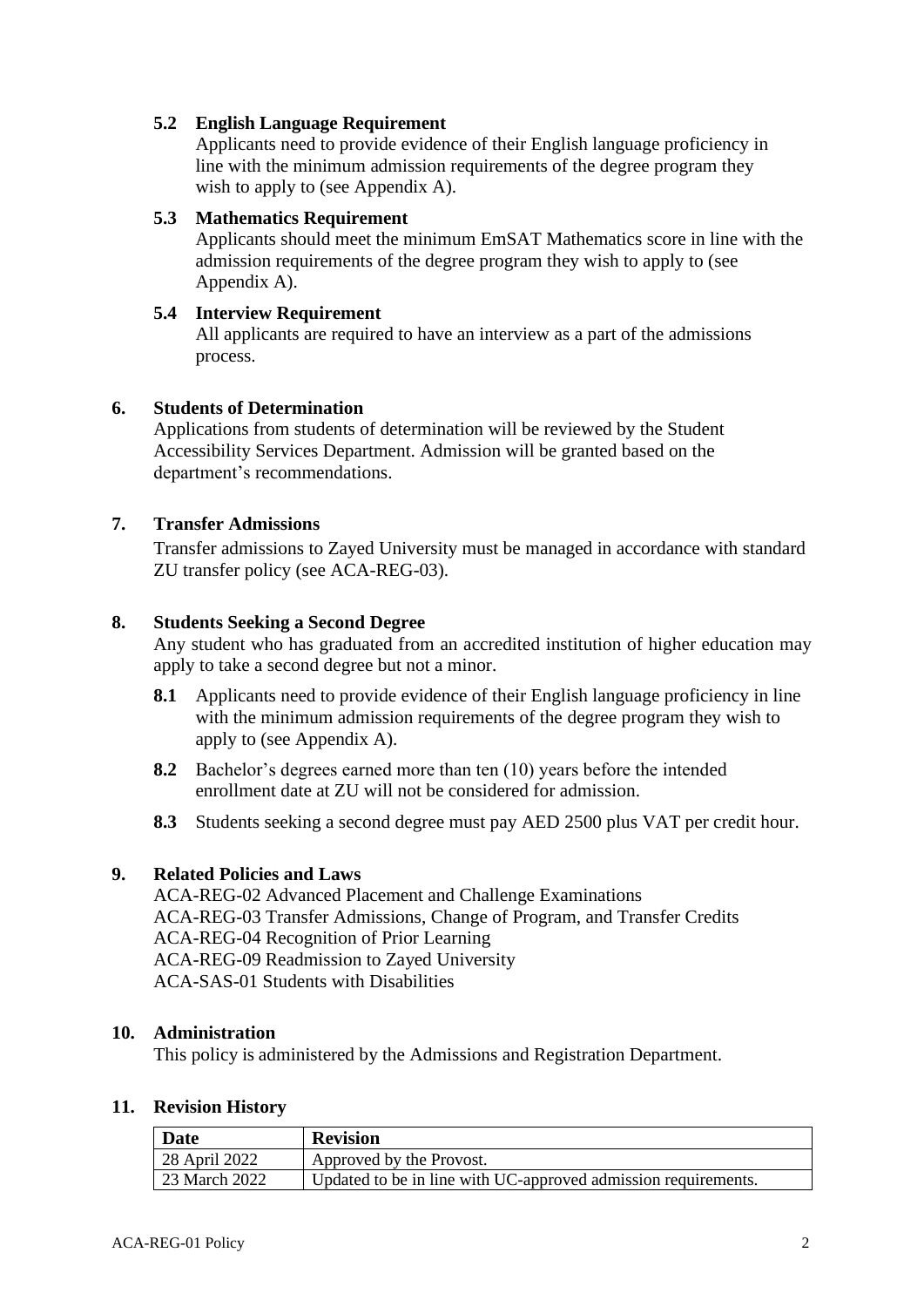| 14 December 2021  | University Council approved admission requirements for AY 2022-23.   |
|-------------------|----------------------------------------------------------------------|
| 28 September 2021 | President's Decision issued (PD#54 of 2021).                         |
| 4 October 2020    | President's Decree issued (PD#90 of 2020).                           |
| 30 September 2020 | Approved by the University Council.                                  |
| 16 December 2019  | Approved by the University Council (President's Decree #57 of 2019). |
| 11 June 2019      | Approved by the President (President's Decree #17 of 2019).          |
| 12 March 2018     | Approved by the University Council.                                  |
| 20 December 2017  | Approved by University Council (President's Decree #46 of 2017).     |
| 23 May 2017       | President's Decree issued (PD#19 of 2017).                           |

#### **Attachments**

• Appendix A: Undergraduate Admission Requirements